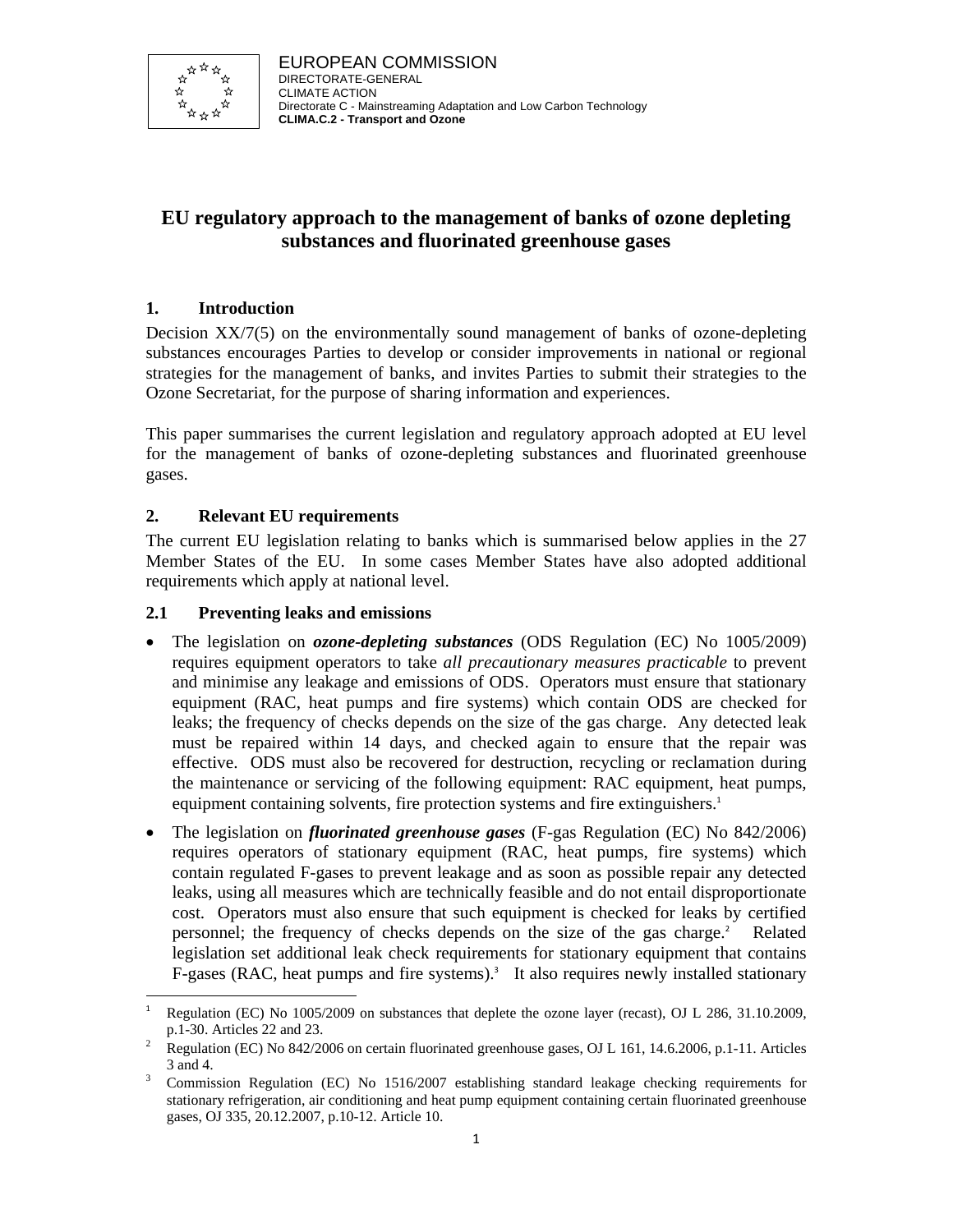equipment to be checked for leaks immediately after being put into service.<sup>4</sup> Recovery of F-gases is required during servicing and maintenance, for the purpose of recycling, reclamation or destruction.

• *Labelling and warning statements for users:* The chemical classification and labelling legislation (Regulation (EC) No 1272/2008) classifies ODS as hazardous substances; they must be labelled with the warning: '*Danger: hazardous to the ozone layer'*. ODS are also required to be labelled with the statement '*Avoid release to the environment'* and a precautionary statement about disposal.<sup>5</sup> F-gas labelling regulations (Regulation (EC) No 1494/2007) require equipment containing F-gases to be labelled with the type of gas, the gas charge (in kilograms) and the statement: '*contains fluorinated greenhouse gases covered by the Kyoto Protocol'*. RAC and heat pump equipment insulated with foam that has been blown with F-gases must carry a label with the following text: '*foam blown with fluorinated greenhouse gases'*. 6

#### **2.2 End-of-life recovery**

- The legislation on *ozone-depleting substances* (ODS Regulation (EC) No 1005/2009): ODS must be recovered for destruction, recycling or reclamation before the dismantling or disposal of all RAC equipment, heat pumps, equipment containing solvents, fire protection systems and fire extinguishers. ODS contained in other types of products and equipment shall be recovered (for destruction, recycling or reclamation) if technically and economically feasible, or destroyed without prior recovery. ODS and products containing ODS can only be destroyed using an approved technology. EU Member States are required to take steps to promote the recovery, recycling, reclamation and destruction of ODS.<sup>7</sup> The ODS Regulation also provides for the option to establish an Annex to that ODS Regulation listing additional products and equipment for which the recovery of ODS (or destruction of products/equipment without prior recovery of ODS) is considered technically and economically feasible, and therefore mandatory.<sup>8</sup>
- The legislation on *fluorinated greenhouse gases* (F-gas Regulation (EC) No 842/2006) established recovery requirements for F-gases in the following types of stationary equipment: RAC, heat pumps, equipment containing F-gas based solvents, fire protection systems and extinguishers. Before the final disposal of such equipment, operators are responsible for arranging the proper recovery of F-gases by certified personnel, to ensure their recycling, reclamation or destruction. F-gases contained in mobile equipment<sup>9</sup> and other products and equipment must also be recovered in a similar manner, to the extent that it is technically feasible and does not entail disproportionate cost.<sup>10</sup> However, other legislation on end-of-life vehicles sets some additional requirements (details below).

<sup>-</sup>4 Commission Regulation (EC) No 1497/2007 establishing standard leakage checking requirements for stationary fire protection systems containing certain fluorinated greenhouse gases, OJ L 333, 19.12.2007,  $p.4-5$ . Article 7.

Regulation (EC) No 1272/2008 on classification, labelling and packaging of substances and mixtures, Official Journal L 353, 31.12.2008, p.1-1355. Table 5.2 and Table 6.2.<br> **Commission** Results in CC) No. 1404/2007, establishing the form

Commission Regulation (EC) No 1494/2007 establishing the form of labels and additional labelling requirements as regards products and equipment containing certain fluorinated greenhouse gases, OJ 332, 18.12.2007, p. 25-26. Article 2. 7

Regulation (EC) No 1005/2009, Article 22.

<sup>8</sup> Regulation (EC) No 1005/2009, Article 22(4).

<sup>9</sup> <sup>9</sup> Except for mobile equipment that is serving military operations, Article 4(3).<br><sup>10</sup> Pequlation (EC) No. 842/2006, Article 4.

Regulation (EC) No 842/2006, Article 4.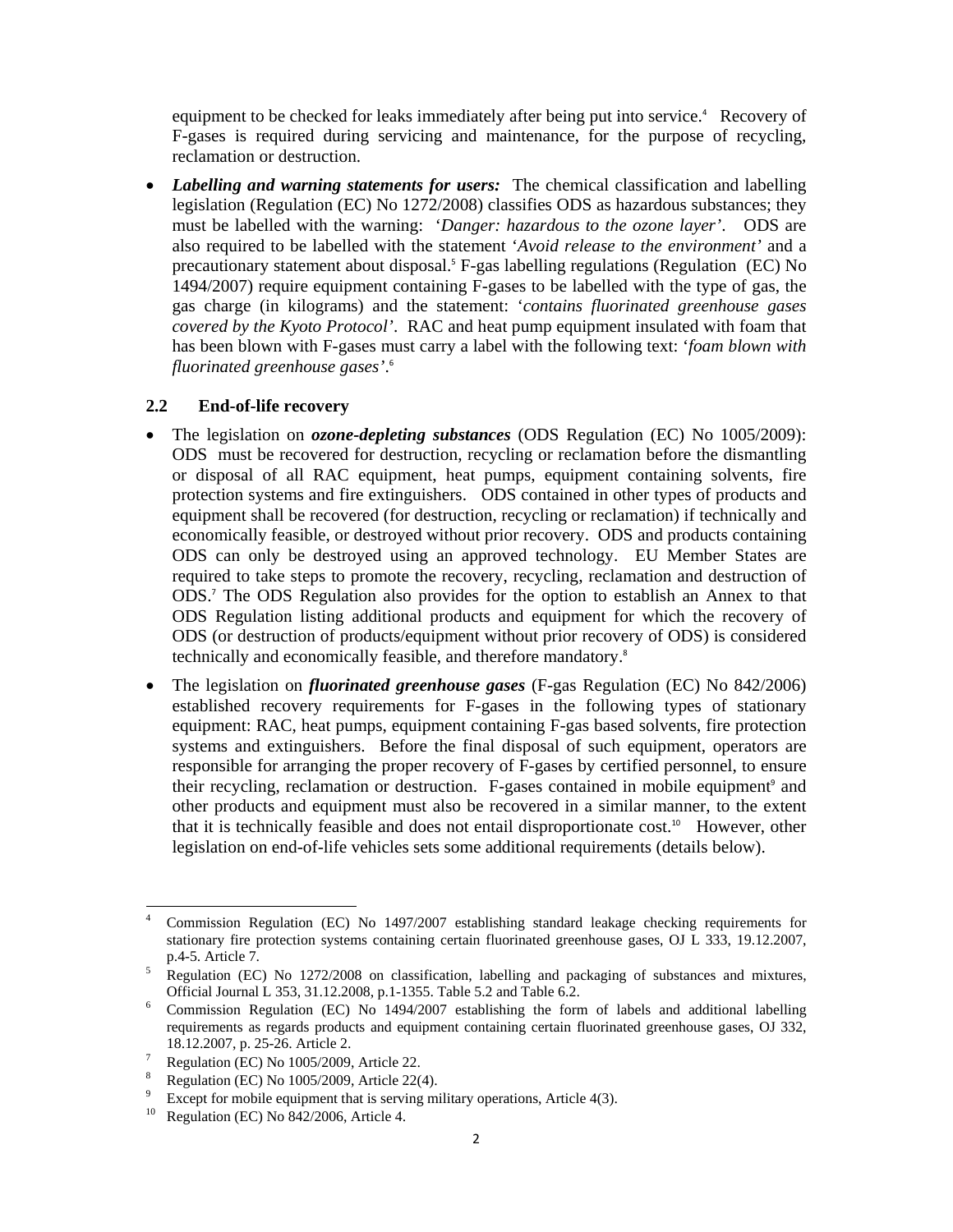- The *End-of-Life Vehicles* legislation (ELV Directive 2000/53/EC) requires national systems for the collection and dismantling of end-of-life vehicles. The Directive made vehicle manufacturers, importers and other economic operators responsible for the cost of collecting vehicles at end-of-life, with free 'take-back' for vehicle owners. ELVs must be transferred to authorised treatment facilities that hold permits. EU Member States must ensure that ELVs are treated according to certain standards. All AC system fluids (ODS and HFC refrigerants), oils and other hazardous substances must be removed and collected separately. Recovery targets for ELVs have also been set.<sup>11</sup>
- The *Waste Electrical and Electronic Equipment* legislation (WEEE Directive 2002/96/EC) applies to waste household RAC appliances, medical freezers, automatic dispensers, and other specified equipment. The legislation established producer responsibility for such waste. Equipment producers must provide for the financing of collection, recovery, treatment and disposal of WEEE (historical household WEEE, for example, is financed by producers who exist in the market when the relevant costs occur, in proportion to their market share). In a number of cases, the purchasers of new equipment pay a recycling fee at the time of purchase. On disposal, appliance owners and distributors are allowed to return WEEE free-of charge. ODS and gases with a GWP above 15 (e.g. gases contained in foams and refrigeration circuits) must be extracted from separately-collected WEEE, and properly treated. ODS must be treated as required in the EU legislation on ODS. Various recovery targets and minimum standards have been set.<sup>12</sup>
- The general EU legislation on *waste management* (Directive 2008/98/EC<sup>13</sup>) established a framework for waste management, and encourages producer responsibility. Various categories of ODS are classified as waste or hazardous waste.<sup>14</sup> For non-hazardous wastes, EU Member States are required to ensure that waste undergoes recovery operations to recover/recycle resources or to protect human health and the environment. Specific wastes are required to be collected separately, if practicable, so as to facilitate a specific treatment. In the case of hazardous waste, EU Member States must ensure that collection, transportation, treatment and disposal are carried out in a way that protects human health and the environment. Hazardous waste must not be mixed with other wastes. In future, by the year 2020, the legislation requires that at least 70% of construction and demolition waste (by weight) will be recovered; this requirement can have implications for construction foams.<sup>15</sup>

#### **2.3 Import and export for recovery or destruction**

• The legislation on *ozone-depleting substances* (ODS Regulation (EC) No 1005/2009) allows imports of ODS for destruction by approved technologies. It does not permit the export of ODS for destruction. The Regulation placed a general prohibition on the export

 $11$ 11 Directive 2000/53/EC on end-of-life vehicles, OJ L 269, 21.10.2000, p.34, as amended. Articles 5, 6, 7, Annex I.<br><sup>12</sup> Directive 2002/96/EC on waste electrical and electronic equipment, OJ L 37, 13.2.2003, p.24, as amended.

Annexes 1A, 1B and II, Articles 5, 6, 7, 8, 9.<br><sup>13</sup> Directive 2008/98/EC on waste, OJ L 312, 22.11.2008, p.3. Articles 4, 10, 12, 13, 17 and 18.<br><sup>14</sup> The definition of waste in Besultsting 1012/2006. (Article 1) includes s

The definition of waste in Regulation 1013/2006 (Article 1) includes substances the use of which has been banned by law – this applies to many categories of ODS in the EU. ODS are classified as hazardous substances under Regulation 1272/2008. Commission Decision 2000/532/EC establishing a list of wastes and hazardous wastes (OJ L 226, 6.9.2000, p3-24) identifies categories which may be relevant to ODS e.g. 14 04 01, 14 04 02, 16 01 04, 16 02 11, 17 06 02, 17 07 02, 20 01 23, and others.<br>It will most likely lead to an increase of selective deconstruction of buildings rather than demolition. This

will, in turn, increase the likelihood of separate collection of ODS foams.